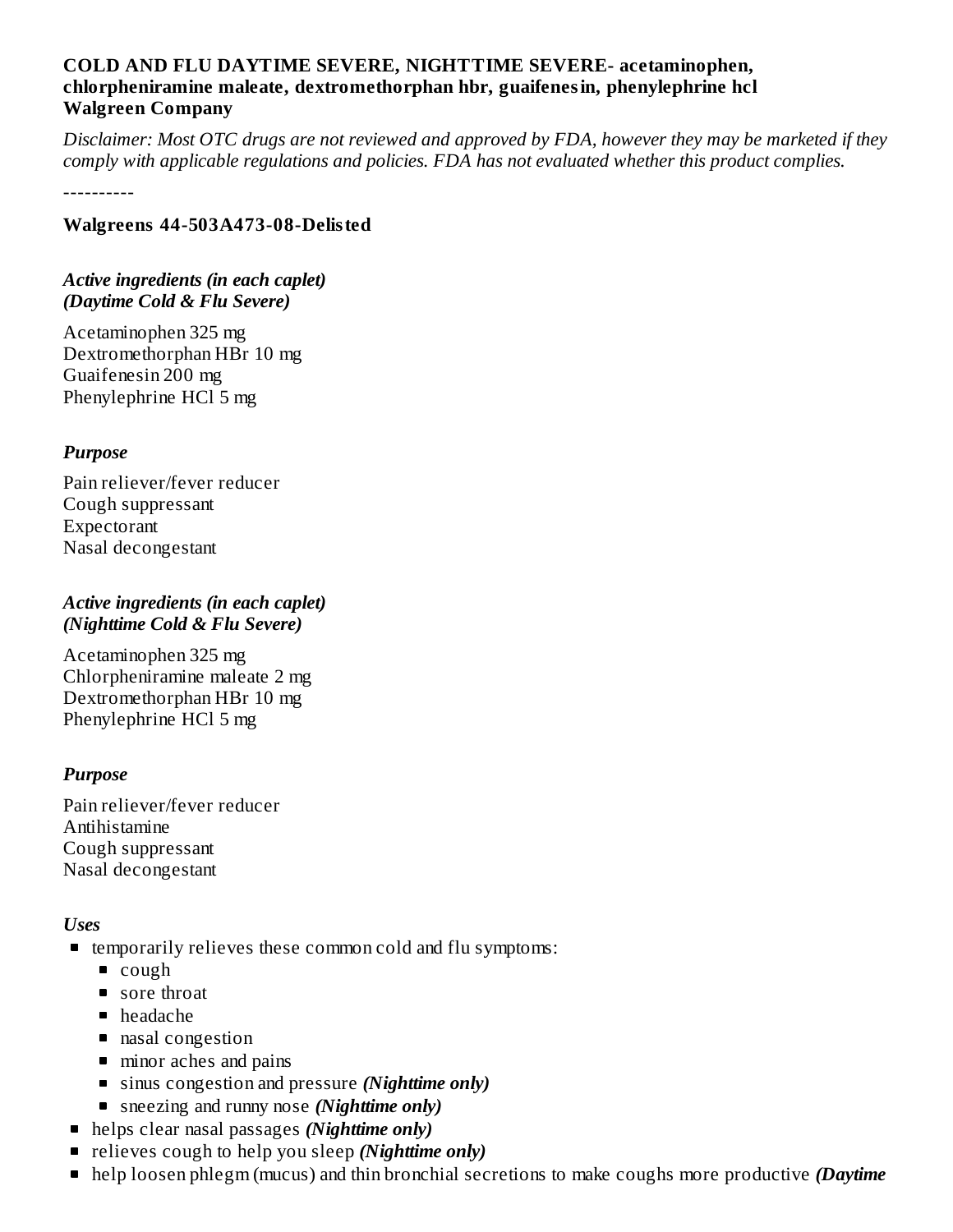#### *only)*

■ temporarily reduces fever

#### *Warnings*

**Liver warning:** This product contains acetaminophen. Severe liver damage may occur if you take:

- **n** more than 4,000 mg in 24 hours, which is the maximum daily amount
- 3 or more alcoholic drinks every day while using this product
- with other drugs containing acetaminophen

**Allergy alert:** Acetaminophen may cause severe skin reactions. Symptoms may include:

- skin reddening
- **blisters**
- rash

If a skin reaction occurs, stop use and seek medical help right away.

**Sore throat warning:** If sore throat is severe, persists for more than 2 days, is accompanied or followed by fever, headache, rash, nausea, or vomiting, consult a doctor promptly.

#### **Do not us e**

- with any other drug containing acetaminophen (prescription or nonprescription). If you are not sure whether a drug contains acetaminophen, ask a doctor or pharmacist.
- if you are now taking a prescription monoamine oxidase inhibitor (MAOI) (certain drugs for depression, psychiatric or emotional conditions, or Parkinson's disease), or for 2 weeks after stopping the MAOI drug. If you do not know if your prescription drug contains an MAOI, ask a doctor or pharmacist before taking this product.
- **If you have ever had an allergic reaction to this product or any of its ingredients**

Ask a doctor before use if

## **Ask a doctor before us e if you have**

- liver disease
- **thyroid disease**
- diabetes
- high blood pressure
- heart disease
- glaucoma **(Nighttime only)**
- cough that occurs with too much phlegm (mucus)
- **difficulty in urination due to enlargement of the prostate gland**
- **Persistent or chronic cough such as occurs with smoking, asthma, chronic bronchitis, or emphysema**
- a breathing problem such as emphysema or chronic bronchitis *(Nighttime only)*

## **Ask a doctor or pharmacist before us e if you are**

- taking the blood thinning drug warfarin
- taking sedatives or tranquilizers *(Nighttime only)*

## **When using this product**

- **do not exceed recommended dosage**
- excitability may occur, especially in children *(Nighttime only)*
- marked drowsiness may occur *(Nighttime only)*
- avoid alcoholic beverages *(Nighttime only)*
- be careful when driving a motor vehicle or operating machinery *(Nighttime only)*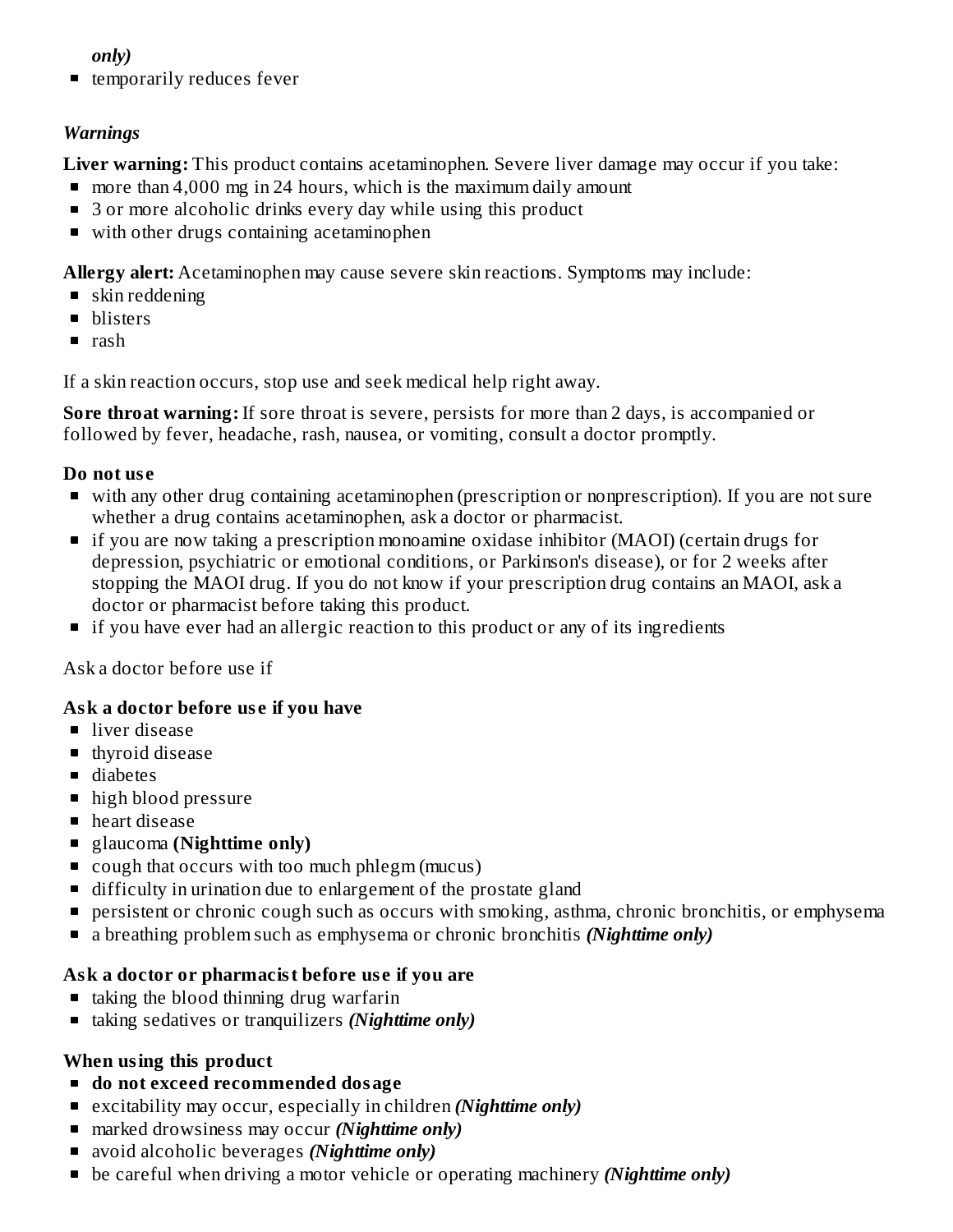■ alcohol, sedatives, and tranquilizers may increase drowsiness *(Nighttime only)* 

#### **Stop us e and ask a doctor if**

- nervousness, dizziness, or sleeplessness occur
- pain, nasal congestion, or cough gets worse or lasts more than 7 days
- new symptoms occur
- fever gets worse or lasts more than 3 days
- redness or swelling is present
- cough comes back or occurs with rash or headache that lasts.

These could be signs of a serious condition.

#### **If pregnant or breast-feeding,**

ask a health professional before use.

#### **Keep out of reach of children.**

In case of accidental overdose, get medical help or contact a Poison Control Center (1-800-222-1222) right away. Prompt medical attention is critical for adults as well as for children even if you do not notice any signs or symptoms.

#### **If taking NIGHTTIME and DAYTIME products, carefully read each s ection to ensure correct dosing.**

#### *Directions*

- **do not take more than directed**
- adults and children 12 years and over
	- $\blacksquare$  take 2 caplets every 4 hours
	- swallow whole do not crush, chew, or dissolve
	- do not take more than 10 caplets in 24 hours
- children under 12 years: ask a doctor

#### *Other information*

- **TAMPER EVIDENT: DO NOT USE IF OUTER PACKAGE IS OPENED OR BLISTER IS TORN OR BROKEN**
- store at  $25^{\circ}$ C (77°F); excursions permitted between  $15^{\circ}$ -30°C (59°-86°F)
- see end flap for expiration date and lot number

#### *Inactive ingredients (Daytime only)*

corn starch, crospovidone, D&C yellow #10 aluminum lake, flavor, magnesium stearate, maltodextrin, microcrystalline cellulose, polyethylene glycol, polyvinyl alcohol, povidone, silicon dioxide, sodium starch glycolate, stearic acid, sucralose, talc, titanium dioxide

#### *Inactive ingredients (Nighttime only)*

corn starch, crospovidone, FD&C blue #1 aluminum lake, FD&C blue #2 aluminum lake, flavor, magnesium stearate, microcrystalline cellulose, polyethylene glycol, polyvinyl alcohol, povidone, silica gel, sodium starch glycolate, stearic acid, sucralose, talc, titanium dioxide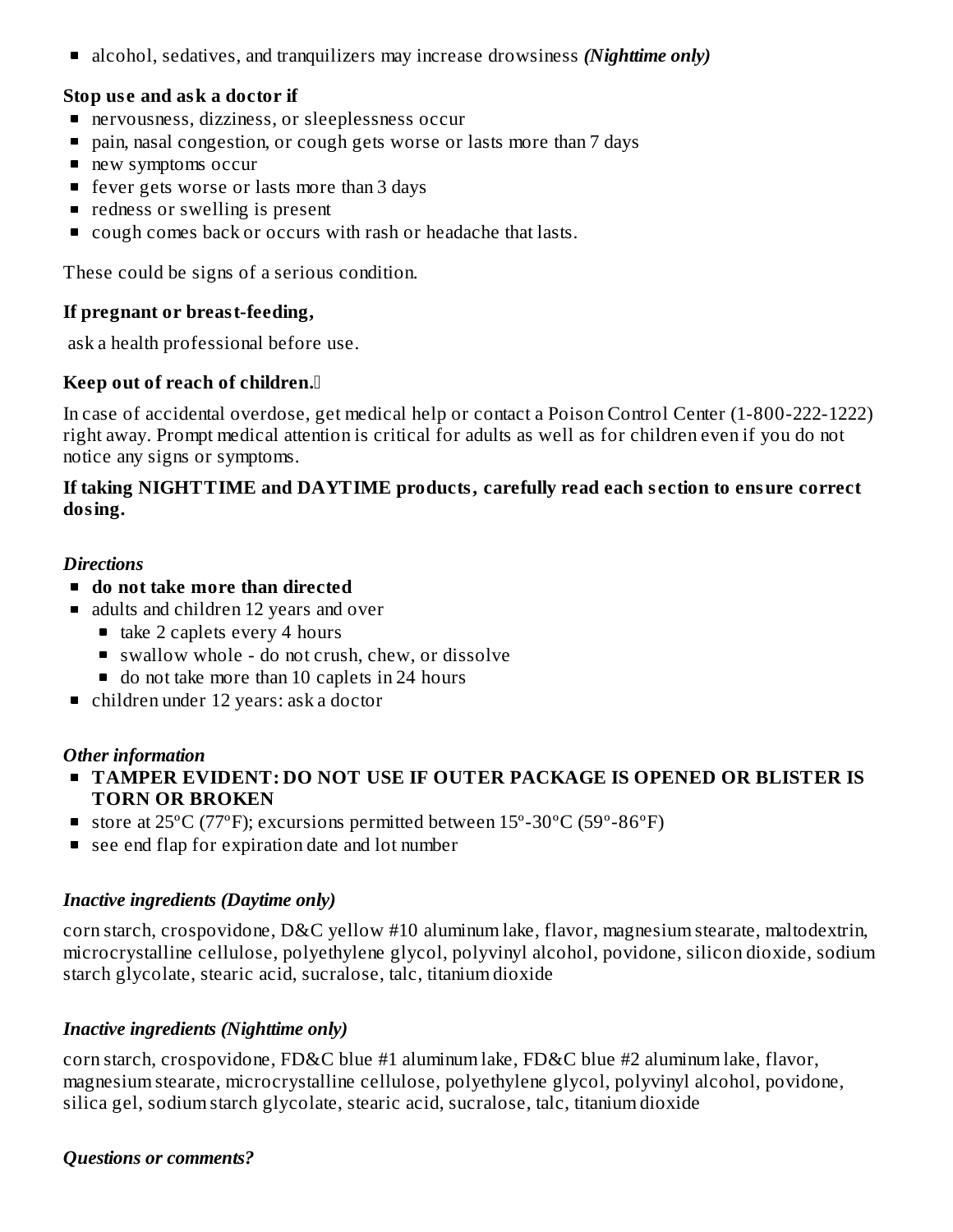#### *Principal display panel*

#### **DAY & NIGHT PACK NDC 0363-0573-08**

|                                      | Compare to Tylenol® Cold + Flu Severe Day/Night active |
|--------------------------------------|--------------------------------------------------------|
| <b>Walgreens</b>                     | ingredients††                                          |
| <b>DAYTIME</b>                       | <b>NIGHTTIME</b>                                       |
| <b>SEVERE</b>                        | <b>SEVERE</b>                                          |
| <b>COLD &amp; FLU</b>                | <b>COLD &amp; FLU</b>                                  |
| <b>ACETAMINOPHEN</b>                 | <b>ACETAMINOPHEN</b>                                   |
| <b>PAIN RELIEVER / FEVER REDUCER</b> | <b>PAIN RELIEVER / FEVER REDUCER</b>                   |
| DEXTROMETHORPHAN HBr / COUGH         | <b>CHLORPHENIRAMINE MALEATE /</b>                      |
| <b>SUPPRESSANT</b>                   | <b>ANTIHISTAMINE</b>                                   |
| <b>GUAIFENESIN / EXPECTORANT</b>     | DEXTROMETHORPHAN HBr / COUGH                           |
| PHENYLEPHRINE HCl / NASAL            | <b>SUPPRESSANT</b>                                     |
| DECONGESTANT                         | PHENYLEPHRINE HCl / NASAL                              |
| <b>Actual Size</b>                   | <b>DECONGESTANT</b>                                    |
| <b>MULTI-SYMPTOM</b>                 | <b>Actual Size</b>                                     |
| <b>16 CAPLETS</b>                    | <b>MULTI-SYMPTOM</b>                                   |
|                                      | <b>8 CAPLETS</b>                                       |

#### **24 TOTAL CAPLETS**

#### **TAMPER EVIDENT: DO NOT USE IF PACKAGE IS OPENED OR IF BLISTER UNIT IS TORN, BROKEN OR SHOWS ANY SIGNS OF TAMPERING**

Walgreens Pharmacist Recommended Walgreens Pharmacist Survey ††This product is not manufactured or distributed by McNeil Consumer Healthcare, owner of the registered trademark Tylenol $^{\circledR}$  Cold + Flu Severe Day/Night.

50844 REV0316A50347308

DISTRIBUTED BY: WALGREEN CO. 200 WILMOT RD., DEERFIELD, IL 60015

#### *Walgreens*

**100 % SATISFACTION GUARANTEED** walgreens.com ©2017 Walgreen Co.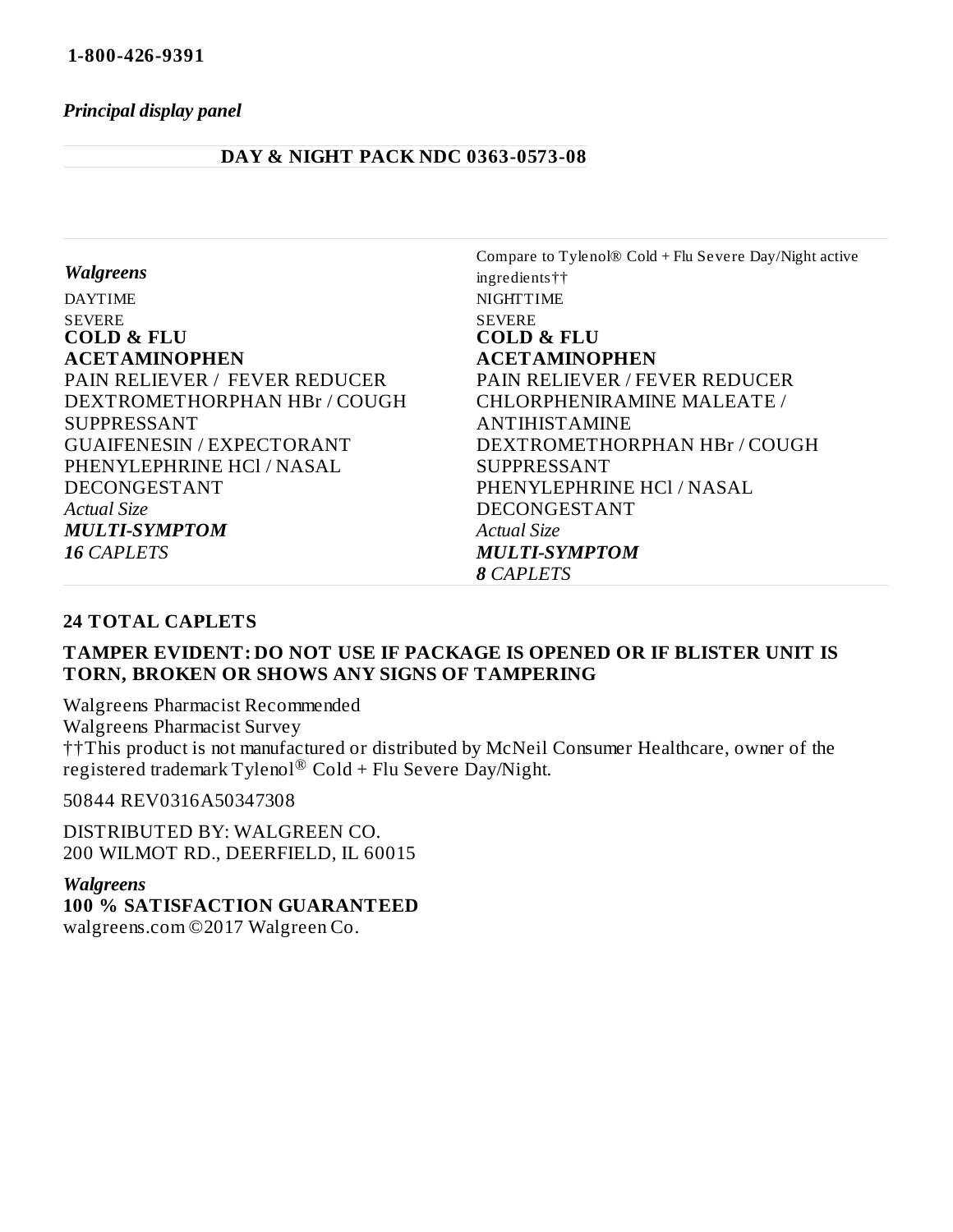

#### 50844 REV0316A50347308 Vadennark Tylenol © Cold + Flu Severe DayINIght.<br>In This porouncer Healthcare, owner of the registered<br>In The Discouncer Healthcare, owner of the registered<br>tradensens Pharmacist Survey<br>tradens Tylenol ® Cold + Flu Severe Walgreens Pharmacist Recommended **OCH** PEEL HERE FOR MORE DRUG FACTS condius uota broqnetne (pakinus ouik)<br>
I pape loosen byleåtu (uncine) sug pip processions pape loosen af all pape loosen af all processes of pape loosen<br>
I pape loosen af all pape loosen af all paper loosen af all paper lo The MAOI dug, If you do not know if your prescription drug<br>conditions, or Parkinson's dissesse), or for 2 weeks after stopping<br>conditions, or Parkinson's proportional conditions in the condition<br> $\hat{\mathbf{H}}$  if you are not  $1217 -$ 0058- $\overline{5}$ anisq bns earlos nonim m sore throat m headache masal congestion  $u\hat{b}n\hat{a}o$ asn jou og 985025 DSES ■ temporarily relieves these common cold and flue symptoms: თ **JUELSABUOOAD JESEN** Phenylephrine HCI 5 mg.... Component and the State of the State of the State of the State of the State of the State of the State of the S<br>Description of the State of the State of the State of the State of the State of the State of the State of the ITEM: snimsteininn ......<br>Inseen que diguo... . . . . . . . . . . . . . .  $\infty$ **Du czc usu** (anavae cold & Flu Severe) asodind Active ingredients (in each caplet) this objection of the theorem in the team of the team of the team of the team in the team of the team in the team in the team in the team in the team in the team in the team in the team in the team in the team in the team

(anaves ult & hlod amilyed)

NDC 0363-0573-08

۶

Compare to Tylenol® Cold + Flu Severe<br>Day/Night active ingredients<sup>††</sup>

 $s<sub>1</sub>$ 

Active ingiedients (in each caplet)

Œ

T INC

ë,

ORG0917-F2

m with any other drug containing acetaminophen (prescription or<br>nonprescription). If you are not sure whether a drug contains<br>monphene and doctor or pharmacist vomiting, consult a doctor promptly. installa im a politiciano de la constructo de la constructo de la constructo de la constructo de la constructo<br>8 ont de la constructa de la constructo de la constructo de la constructo de la constructo de la constructo d cannoul visit surordurfs

Allergy alert: Acctaminophen may cause severe skin reactions.<br>Allergy alert: Acctaminophen may cause severe skin reactions. ■3 or more alcoholic drinks every day while using pinoduct truoms

walgreens.com @2017 Walgreen Co. **DOOS** GUARANTEED

**200 MILMOT RD., DEERFIELD, IL 60015**<br>DISTRIBUTED BY: WALGREEN CO.

Liver warning: This product contains acetaminophen. Severe liver<br>damage may occur if you Bike:<br>may may occur if you Bike:<br>mone than 4,000 mg in 24 hours, which is the maximum daily

Walgreens

*<i><u>Shulunem*</u>

Couple and Massault **ELIEVEL TEGUC** 

**NIGHTTIME** 

**Severe** 

**NIGHTTIME Severe** 

**DAY & NIGHT PACK** 

Cold & Flu

COMPLETE PRODUCT INFORMATION

**OUTER PACKAGE FOR** 

asodind

m temporarily reduces fever Drug Facts (continued)



3-2201-503A473C08H<br>REV0316A50347308 ஏ

TAMPER EVIDENT: DO NOT USE IF PACKAGE IS<br>OPENED OR IF BLISTER UNIT IS TORN, BROKEN<br>OR SHOWS ANY SIGNS OF TAMPERING

**Severe Cold & Flu** 

Walgreens

## **DAYTIME**

**DAYTIME** 

Severe Cold & Flu

MULTI-SYMPTOM

**ACETAMINOPHEN/ PAIN RELIEVER / FEVER REDUCER<br>DEXTROMETHORPHAN HBr / COUGH SUPPRESSANT GUAIFENESIN / EXPECTORANT** PHENYLEPHRINE HCI / NASAL DECONGESTANT

MULTI-SYMPTOM

Cold & Flu

**CHLORPHENIRAMINE MALEATE / ANTIHISTAMINE<br>DEXTROMETHORPHAN HBr / COUGH SUPPRESSANT** 

PHENYLEPHRINE HCI / NASAL DECONGESTANT

**ACETAMINOPHEN/** 

PAIN RELIEVER / FEVER REDUCER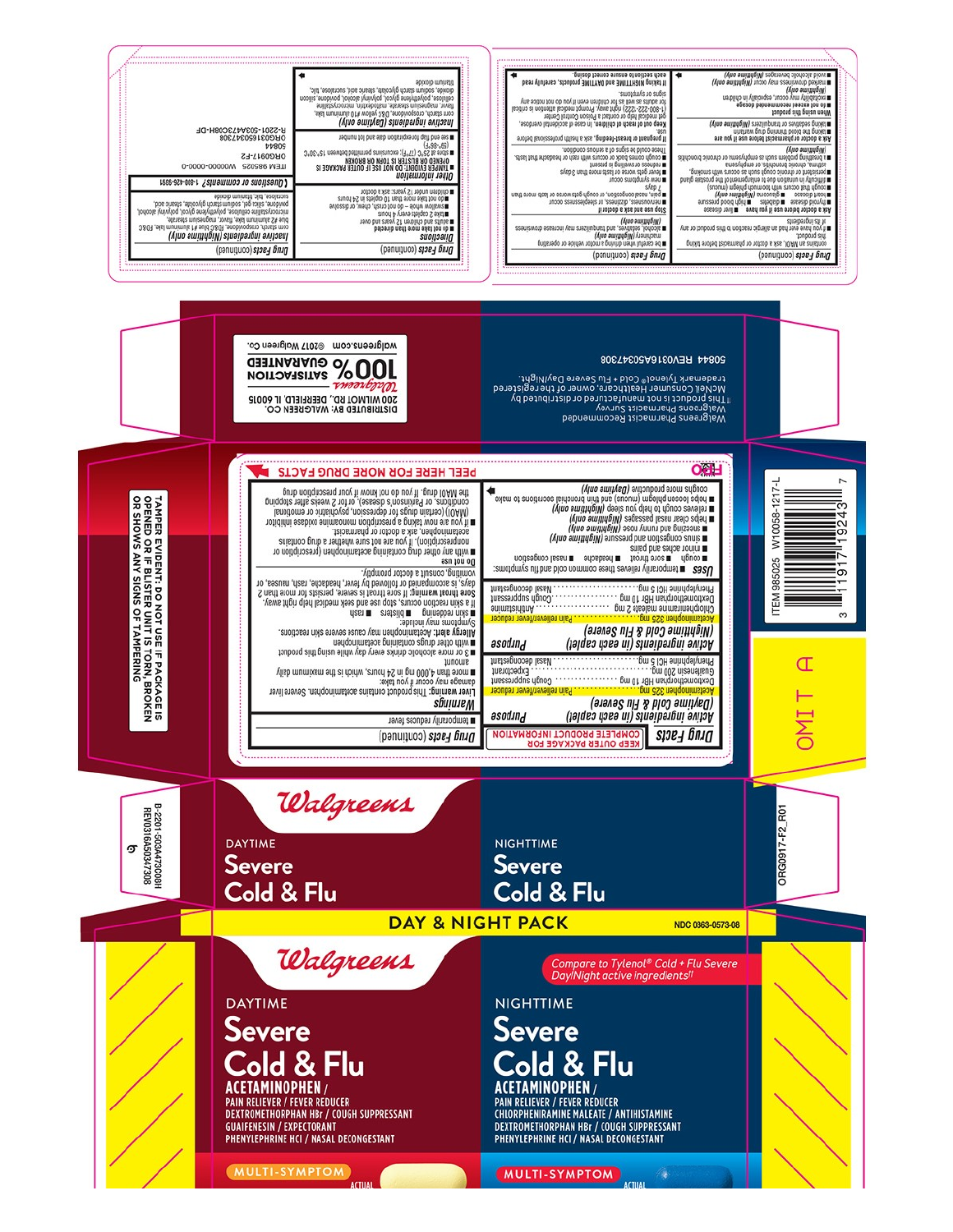**24 TOTAL CAPLETS** 

 $16$  CAPLETS

 $8<sub>caplets</sub>$ 

SIZE

**Walgreens 44-503A473C** 

#### COLD AND FLU DAYTIME SEVERE, NIGHTTIME SEVERE acetaminophen, chlorpheniramine maleate, dextromethorphan hbr, guaifenesin, phenylephrine hcl kit **Product Information** NDC:0363-0573 HUMAN OTC DRUG Product Type Item Code (Source) Packaging **Marketing Start Marketing End Item Code Package Description**  $#$ **Date Date**  $1\begin{array}{|l|l|}\n\hline\n\text{NDC:}0363-0573-\n\hline\n08\n\end{array}$ 1 in 1 PACKAGE, COMBINATION; Type 0: Not a Combination 08/04/2005 07/01/2022 Product **Quantity of Parts Package Quantity** Part# **Total Product Quantity** Part 1 2 BLISTER PACK 16 Part 2 1 BLISTER PACK 8 Part 1 of 2 **COLD AND FLU DAYTIME SEVERE** acetaminophen, dextromethorphan hbr, guaifenesin, phenylephrine hcl tablet, film coated **Product Information** ORAL **Route of Administration Active Ingredient/Active Moiety Ingredient Name Basis of Strength** Strength ACETAMINO PHEN (UNII: 36209 ITL9D) (ACETAMINO PHEN - UNII:36209 ITL9D) **ACETAMINOPHEN** 325 mg **DEXTROMETHORPHAN HYDROBROMIDE (UNII: 9D2RTI9KYH) DEXTROMETHORPHAN**  $10$  mg (DEXTROMETHORPHAN - UNII:7355X3ROTS) HYDROBROMIDE GUAIFENESIN (UNII: 495W7451VQ) (GUAIFENESIN - UNII:495W7451VQ) **GUAIFENESIN** 200 mg PHENYLEPHRINE HYDRO CHLORIDE (UNII: 04JA59TNSJ) (PHENYLEPHRINE -PHENYLEPHRINE 5 mg UNII:1WS297W6MV) **HYDROCHLORIDE Inactive Ingredients**

**Ingredient Name** 

Strength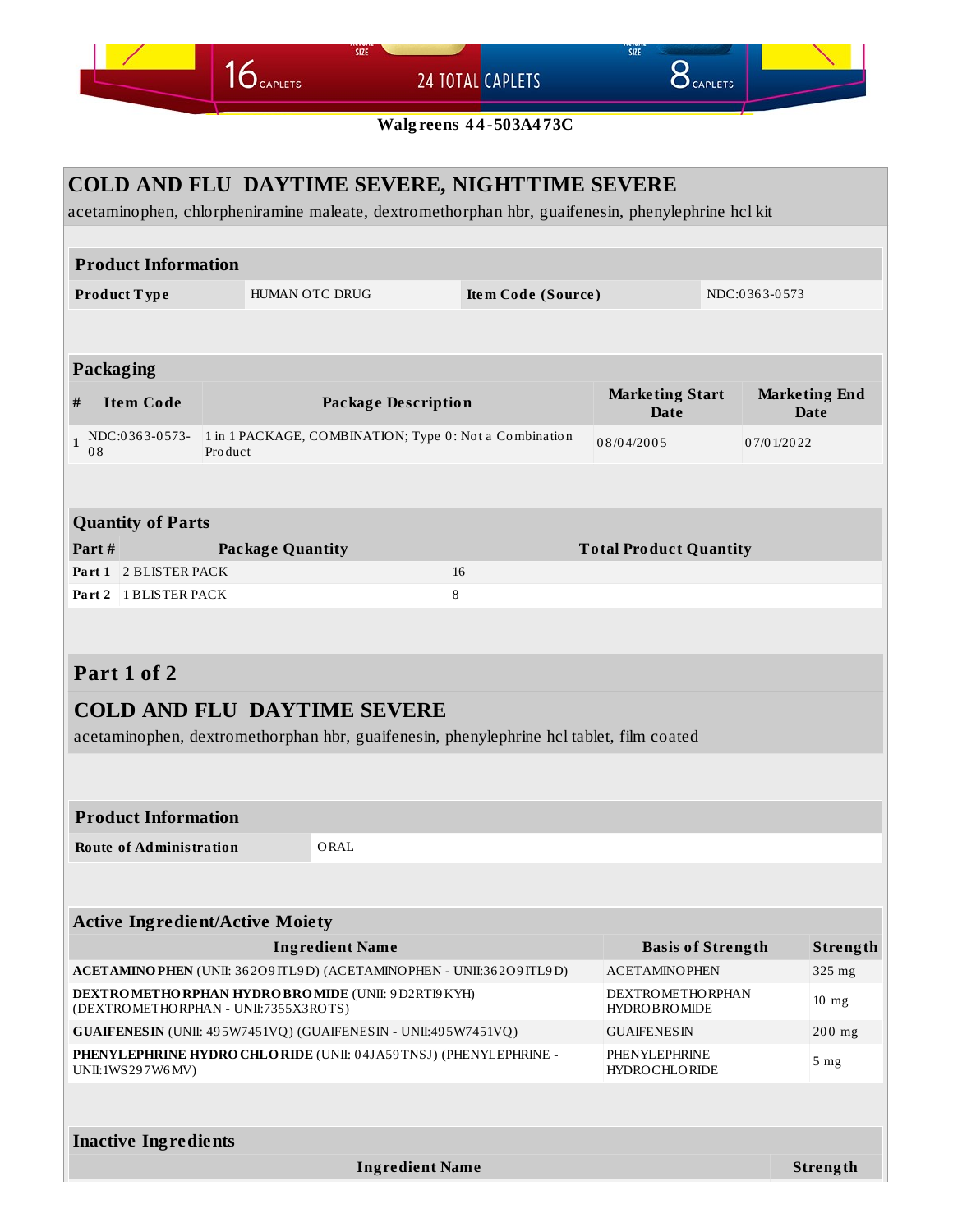| STARCH, CORN (UNII: O8232NY3SJ)                                                                      |             |                                                        |                     |                                                  |                           |                           |
|------------------------------------------------------------------------------------------------------|-------------|--------------------------------------------------------|---------------------|--------------------------------------------------|---------------------------|---------------------------|
| CROSPOVIDONE (UNII: 2S7830E561)                                                                      |             |                                                        |                     |                                                  |                           |                           |
| D&C YELLOW NO. 10 (UNII: 35SW5USQ3G)                                                                 |             |                                                        |                     |                                                  |                           |                           |
| MAGNESIUM STEARATE (UNII: 70097M6I30)                                                                |             |                                                        |                     |                                                  |                           |                           |
| <b>MALTODEXTRIN</b> (UNII: 7CVR7L4A2D)                                                               |             |                                                        |                     |                                                  |                           |                           |
| CELLULOSE, MICRO CRYSTALLINE (UNII: OP1R32D61U)                                                      |             |                                                        |                     |                                                  |                           |                           |
| POLYETHYLENE GLYCOL, UNSPECIFIED (UNII: 3WJQ0SDW1A)                                                  |             |                                                        |                     |                                                  |                           |                           |
| PO VIDO NE (UNII: FZ989GH94E)                                                                        |             |                                                        |                     |                                                  |                           |                           |
| <b>SILICON DIO XIDE (UNII: ETJ7Z6 XBU4)</b>                                                          |             |                                                        |                     |                                                  |                           |                           |
| <b>STEARIC ACID (UNII: 4ELV7Z65AP)</b>                                                               |             |                                                        |                     |                                                  |                           |                           |
| SUCRALOSE (UNII: 96K6UQ3ZD4)                                                                         |             |                                                        |                     |                                                  |                           |                           |
| TALC (UNII: 7SEV7J4R1U)                                                                              |             |                                                        |                     |                                                  |                           |                           |
| TITANIUM DIO XIDE (UNII: 15FIX9V2JP)                                                                 |             |                                                        |                     |                                                  |                           |                           |
| POLYVINYL ALCOHOL, UNSPECIFIED (UNII: 532B59J990)                                                    |             |                                                        |                     |                                                  |                           |                           |
| SODIUM STARCH GLYCOLATE TYPE A POTATO (UNII: 5856J3G2A2)                                             |             |                                                        |                     |                                                  |                           |                           |
|                                                                                                      |             |                                                        |                     |                                                  |                           |                           |
|                                                                                                      |             |                                                        |                     |                                                  |                           |                           |
| <b>Product Characteristics</b>                                                                       |             |                                                        |                     |                                                  |                           |                           |
| Color                                                                                                | YELLOW      |                                                        | <b>Score</b>        |                                                  | no score                  |                           |
| <b>Shape</b>                                                                                         | <b>OVAL</b> |                                                        | <b>Size</b>         |                                                  | $19 \,\mathrm{mm}$        |                           |
| Flavor                                                                                               |             |                                                        | <b>Imprint Code</b> |                                                  | 44;503                    |                           |
|                                                                                                      |             |                                                        |                     |                                                  |                           |                           |
| <b>Contains</b>                                                                                      |             |                                                        |                     |                                                  |                           |                           |
|                                                                                                      |             |                                                        |                     |                                                  |                           |                           |
|                                                                                                      |             |                                                        |                     |                                                  |                           |                           |
|                                                                                                      |             |                                                        |                     |                                                  |                           |                           |
| Packaging                                                                                            |             |                                                        |                     |                                                  |                           |                           |
| # Item Code                                                                                          |             | <b>Package Description</b>                             |                     | <b>Marketing Start Date</b>                      | <b>Marketing End Date</b> |                           |
| 1                                                                                                    |             | 8 in 1 BLISTER PACK; Type 0: Not a Combination Product |                     |                                                  |                           |                           |
|                                                                                                      |             |                                                        |                     |                                                  |                           |                           |
|                                                                                                      |             |                                                        |                     |                                                  |                           |                           |
|                                                                                                      |             |                                                        |                     |                                                  |                           |                           |
| <b>Marketing Information</b>                                                                         |             |                                                        |                     |                                                  |                           |                           |
| <b>Marketing Category</b>                                                                            |             | <b>Application Number or Monograph Citation</b>        |                     | <b>Marketing Start Date</b>                      |                           | <b>Marketing End Date</b> |
| OTC MONOGRAPH FINAL                                                                                  | part341     |                                                        |                     | 08/04/2005                                       |                           |                           |
|                                                                                                      |             |                                                        |                     |                                                  |                           |                           |
|                                                                                                      |             |                                                        |                     |                                                  |                           |                           |
|                                                                                                      |             |                                                        |                     |                                                  |                           |                           |
| Part 2 of 2                                                                                          |             |                                                        |                     |                                                  |                           |                           |
| <b>COLD AND FLU NIGHTTIME SEVERE</b>                                                                 |             |                                                        |                     |                                                  |                           |                           |
| acetaminophen, chlorpheniramine maleate, dextromethorphan hbr, phenylephrine hcl tablet, film coated |             |                                                        |                     |                                                  |                           |                           |
|                                                                                                      |             |                                                        |                     |                                                  |                           |                           |
|                                                                                                      |             |                                                        |                     |                                                  |                           |                           |
|                                                                                                      |             |                                                        |                     |                                                  |                           |                           |
| <b>Product Information</b>                                                                           |             |                                                        |                     |                                                  |                           |                           |
| <b>Route of Administration</b>                                                                       |             | ORAL                                                   |                     |                                                  |                           |                           |
|                                                                                                      |             |                                                        |                     |                                                  |                           |                           |
|                                                                                                      |             |                                                        |                     |                                                  |                           |                           |
|                                                                                                      |             |                                                        |                     |                                                  |                           |                           |
| <b>Active Ingredient/Active Moiety</b>                                                               |             |                                                        |                     |                                                  |                           |                           |
| ACETAMINO PHEN (UNII: 36209 ITL9D) (ACETAMINO PHEN - UNII:36209 ITL9D)                               |             | <b>Ingredient Name</b>                                 |                     | <b>Basis of Strength</b><br><b>ACETAMINOPHEN</b> |                           | Strength<br>325 mg        |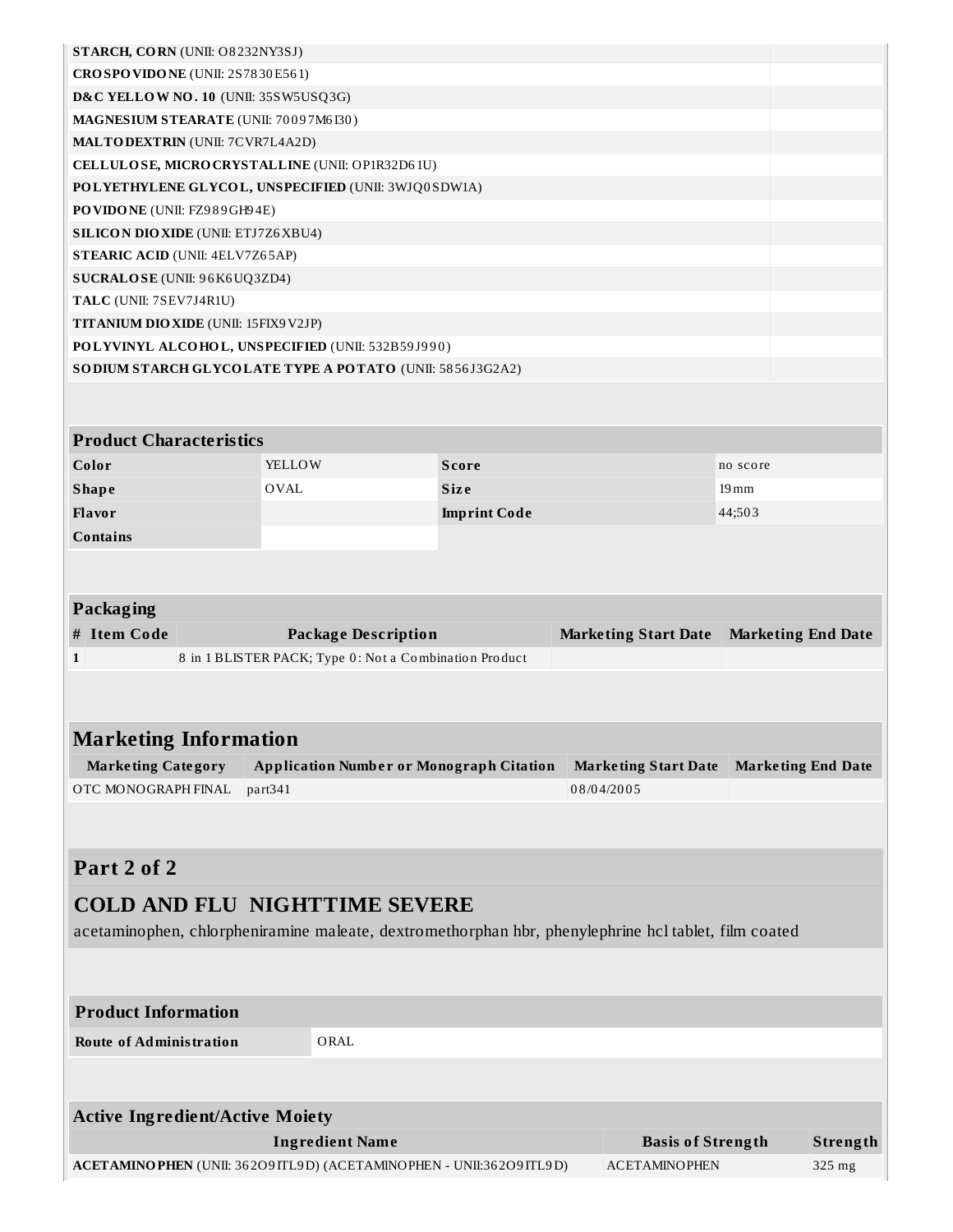| UNII:3U6IO 1965U)                                                                     | CHLORPHENIRAMINE MALEATE (UNII: V1Q0O9OJ9Z) (CHLORPHENIRAMINE -<br>CHLORPHENIRAMINE MALEATE 2 mg |                                                                                                    |                                           |                                         |                 |  |
|---------------------------------------------------------------------------------------|--------------------------------------------------------------------------------------------------|----------------------------------------------------------------------------------------------------|-------------------------------------------|-----------------------------------------|-----------------|--|
| (DEXTROMETHORPHAN - UNII:7355X3ROTS)                                                  |                                                                                                  | DEXTROMETHORPHAN HYDROBROMIDE (UNII: 9D2RTI9KYH)<br><b>DEXTROMETHORPHAN</b><br><b>HYDROBROMIDE</b> |                                           |                                         | $10 \text{ mg}$ |  |
| PHENYLEPHRINE HYDRO CHLO RIDE (UNII: 04JA59TNSJ) (PHENYLEPHRINE -<br>UNII:1WS297W6MV) |                                                                                                  |                                                                                                    | PHENYLEPHRINE<br><b>HYDROCHLORIDE</b>     |                                         | 5 <sub>mg</sub> |  |
|                                                                                       |                                                                                                  |                                                                                                    |                                           |                                         |                 |  |
| <b>Inactive Ingredients</b>                                                           |                                                                                                  |                                                                                                    |                                           |                                         |                 |  |
|                                                                                       |                                                                                                  | <b>Ingredient Name</b>                                                                             |                                           |                                         | Strength        |  |
| STARCH, CORN (UNII: O8232NY3SJ)                                                       |                                                                                                  |                                                                                                    |                                           |                                         |                 |  |
|                                                                                       | CROSPOVIDONE (UNII: 2S7830E561)                                                                  |                                                                                                    |                                           |                                         |                 |  |
| FD&C BLUE NO. 1 (UNII: H3R47K3TBD)                                                    |                                                                                                  |                                                                                                    |                                           |                                         |                 |  |
| FD&C BLUE NO. 2 (UNII: L06K8R7DQK)                                                    |                                                                                                  |                                                                                                    |                                           |                                         |                 |  |
| MAGNESIUM STEARATE (UNII: 70097M6I30)                                                 |                                                                                                  |                                                                                                    |                                           |                                         |                 |  |
| CELLULOSE, MICRO CRYSTALLINE (UNII: OP1R32D61U)                                       |                                                                                                  |                                                                                                    |                                           |                                         |                 |  |
| POLYETHYLENE GLYCOL, UNSPECIFIED (UNII: 3WJQ0SDW1A)                                   |                                                                                                  |                                                                                                    |                                           |                                         |                 |  |
| PO VIDO NE (UNII: FZ989GH94E)                                                         |                                                                                                  |                                                                                                    |                                           |                                         |                 |  |
| <b>STEARIC ACID (UNII: 4ELV7Z65AP)</b>                                                |                                                                                                  |                                                                                                    |                                           |                                         |                 |  |
| SUCRALOSE (UNII: 96K6UQ3ZD4)                                                          |                                                                                                  |                                                                                                    |                                           |                                         |                 |  |
| TALC (UNII: 7SEV7J4R1U)                                                               |                                                                                                  |                                                                                                    |                                           |                                         |                 |  |
| <b>TITANIUM DIO XIDE (UNII: 15FIX9 V2JP)</b>                                          |                                                                                                  |                                                                                                    |                                           |                                         |                 |  |
| SO DIUM STARCH GLYCOLATE TYPE A POTATO (UNII: 5856J3G2A2)                             |                                                                                                  |                                                                                                    |                                           |                                         |                 |  |
| <b>SILICON DIO XIDE (UNII: ETJ7Z6 XBU4)</b>                                           |                                                                                                  |                                                                                                    |                                           |                                         |                 |  |
| POLYVINYL ALCOHOL, UNSPECIFIED (UNII: 532B59J990)                                     |                                                                                                  |                                                                                                    |                                           |                                         |                 |  |
|                                                                                       |                                                                                                  |                                                                                                    |                                           |                                         |                 |  |
|                                                                                       |                                                                                                  |                                                                                                    |                                           |                                         |                 |  |
| <b>Product Characteristics</b>                                                        |                                                                                                  |                                                                                                    |                                           |                                         |                 |  |
| Color                                                                                 | <b>BLUE</b>                                                                                      | <b>Score</b>                                                                                       |                                           | no score                                |                 |  |
|                                                                                       | <b>OVAL</b>                                                                                      |                                                                                                    |                                           | $17 \text{mm}$                          |                 |  |
| <b>Shape</b>                                                                          |                                                                                                  | <b>Size</b>                                                                                        |                                           |                                         |                 |  |
| Flavor                                                                                |                                                                                                  | <b>Imprint Code</b>                                                                                |                                           | 44;473                                  |                 |  |
| <b>Contains</b>                                                                       |                                                                                                  |                                                                                                    |                                           |                                         |                 |  |
|                                                                                       |                                                                                                  |                                                                                                    |                                           |                                         |                 |  |
|                                                                                       |                                                                                                  |                                                                                                    |                                           |                                         |                 |  |
| Packaging                                                                             |                                                                                                  |                                                                                                    |                                           |                                         |                 |  |
| # Item Code                                                                           | <b>Package Description</b>                                                                       |                                                                                                    | <b>Marketing Start Date</b>               | <b>Marketing End Date</b>               |                 |  |
| $\mathbf{1}$                                                                          | 8 in 1 BLISTER PACK; Type 0: Not a Combination Product                                           |                                                                                                    |                                           |                                         |                 |  |
|                                                                                       |                                                                                                  |                                                                                                    |                                           |                                         |                 |  |
| <b>Marketing Information</b>                                                          |                                                                                                  |                                                                                                    |                                           |                                         |                 |  |
| <b>Marketing Category</b>                                                             |                                                                                                  | <b>Application Number or Monograph Citation</b>                                                    | <b>Marketing Start Date</b>               | <b>Marketing End Date</b>               |                 |  |
| OTC MONOGRAPH FINAL                                                                   | part341                                                                                          |                                                                                                    | 07/21/2005                                |                                         |                 |  |
|                                                                                       |                                                                                                  |                                                                                                    |                                           |                                         |                 |  |
|                                                                                       |                                                                                                  |                                                                                                    |                                           |                                         |                 |  |
| <b>Marketing Information</b>                                                          |                                                                                                  |                                                                                                    |                                           |                                         |                 |  |
| <b>Marketing Category</b><br>OTC MONOGRAPH FINAL                                      | part341                                                                                          | <b>Application Number or Monograph Citation</b>                                                    | <b>Marketing Start Date</b><br>08/04/2005 | <b>Marketing End Date</b><br>07/01/2022 |                 |  |